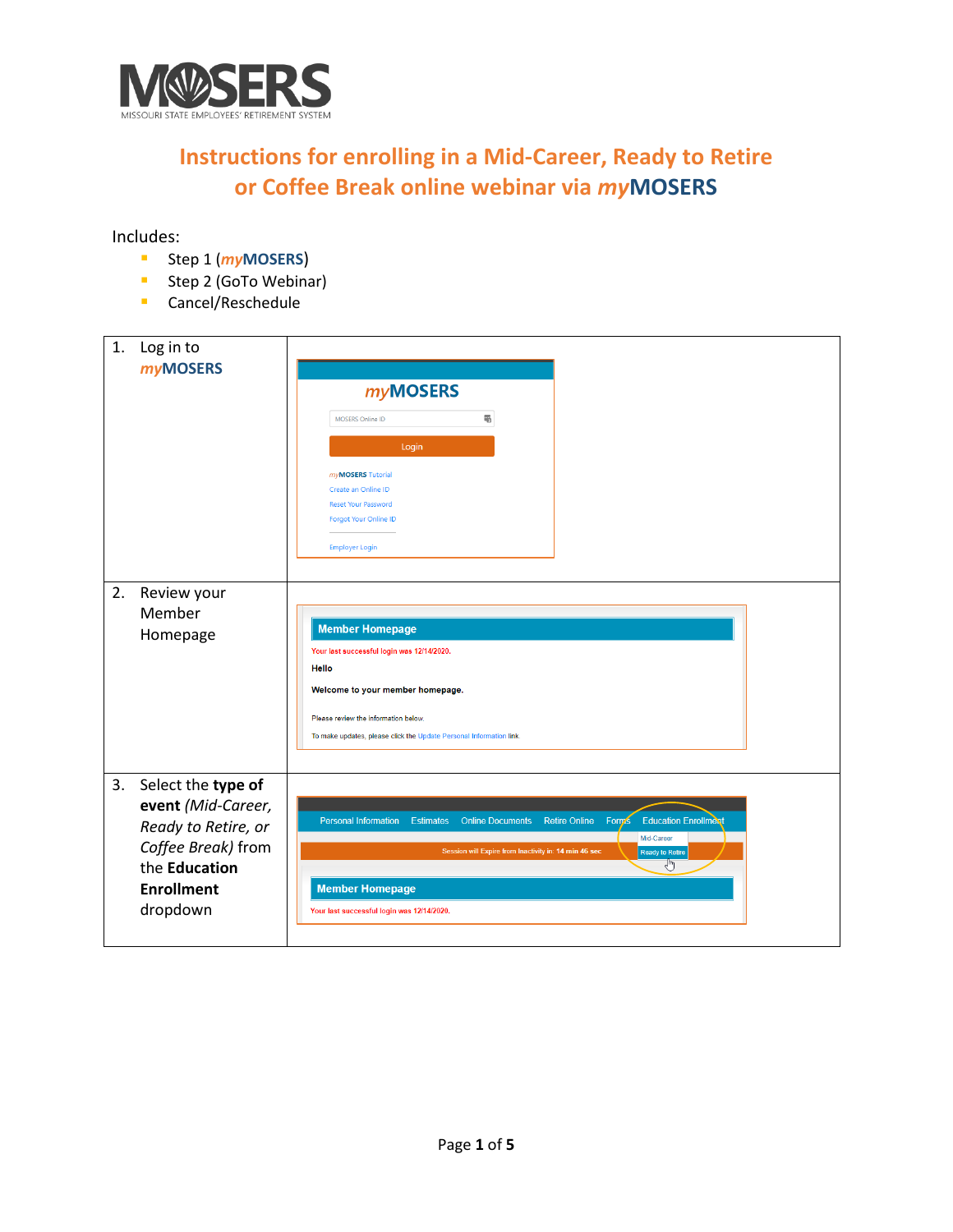

| 4. | Verify your<br>personal<br>information,                                                                                                                                        | <b>Online Enrollment</b>                                                                                                                                                                                                                                                                                                                                                                                                                                                                                                                                                                                                                                                                                                                                                                                                                                                                                                                                                            |  |
|----|--------------------------------------------------------------------------------------------------------------------------------------------------------------------------------|-------------------------------------------------------------------------------------------------------------------------------------------------------------------------------------------------------------------------------------------------------------------------------------------------------------------------------------------------------------------------------------------------------------------------------------------------------------------------------------------------------------------------------------------------------------------------------------------------------------------------------------------------------------------------------------------------------------------------------------------------------------------------------------------------------------------------------------------------------------------------------------------------------------------------------------------------------------------------------------|--|
|    | update as needed,<br>then click Continue                                                                                                                                       | <b>Before You Proceed with Your Enrollment</b><br>Please ensure that your personal information is updated on our system. We will use that information to either email or mail you<br>confirmation documents.                                                                                                                                                                                                                                                                                                                                                                                                                                                                                                                                                                                                                                                                                                                                                                        |  |
|    | to Enrollment                                                                                                                                                                  | Name:<br><b>Address:</b><br><b>Update Information First</b><br><b>Email Address:</b><br><b>Update Information First</b><br><b>Email Options:</b><br>You will receive MOSERS notifications electronically.<br><b>Change Email Options</b><br><b>Continue to Enrollment</b>                                                                                                                                                                                                                                                                                                                                                                                                                                                                                                                                                                                                                                                                                                           |  |
| 5. | Review details<br>about the session<br>and click Enroll.                                                                                                                       | <b>Online Enrollment</b>                                                                                                                                                                                                                                                                                                                                                                                                                                                                                                                                                                                                                                                                                                                                                                                                                                                                                                                                                            |  |
|    | Note: Screens will<br>be different based<br>on the type of<br>event you are<br>enrolling in.                                                                                   | <b>General Ready to Retire Session</b><br>These sessions are designed for general state employees who are within 5 years of<br>retirement eligibility and are either MSEP or MSEP 2000 members. Members must register<br>to attend.<br>Find out more about:<br>• Your eligibility for MOSERS retirement<br>• The retirement process and important due dates<br>• Calculating your benefit amount<br>. The choices you will make about retirement<br>• BackDROP and how it may affect you<br>• Cost-of-living adjustments affecting your benefit<br>• Life insurance benefits administered by MOSERS<br>• Reemployment<br>Daytime online webinars are from 8:30 am until 3:30 pm. Daytime in-person seminars are held from 8:30 am until 4:00 pm and lunch is<br>provided. Topics include MOSERS, MO Deferred Comp, MCHCP and Social Security benefits.<br>Evening webinars are held from 5:30 pm until 9:00 pm. Topics include MOSERS and MO Deferred Comp benefits only.<br>Enroll |  |
| 6. | Select search<br>parameters.<br>System will default<br>to Show All in order<br>for members to see<br>both webinars and<br>in-person seminars<br>(if offered). Click<br>Submit. | <b>Online Enrollment</b><br><b>Search Sessions</b><br>Use your zip code to find the nearest sessions.<br><b>Zip Code:</b><br><b>Show Sessions within:</b><br>Show All $\vee$<br>Search sessions within a date range (optional):<br>12/12/2020<br>select<br><b>Begin date:</b><br>12/12/2021<br>End date:<br>select<br>Submit                                                                                                                                                                                                                                                                                                                                                                                                                                                                                                                                                                                                                                                        |  |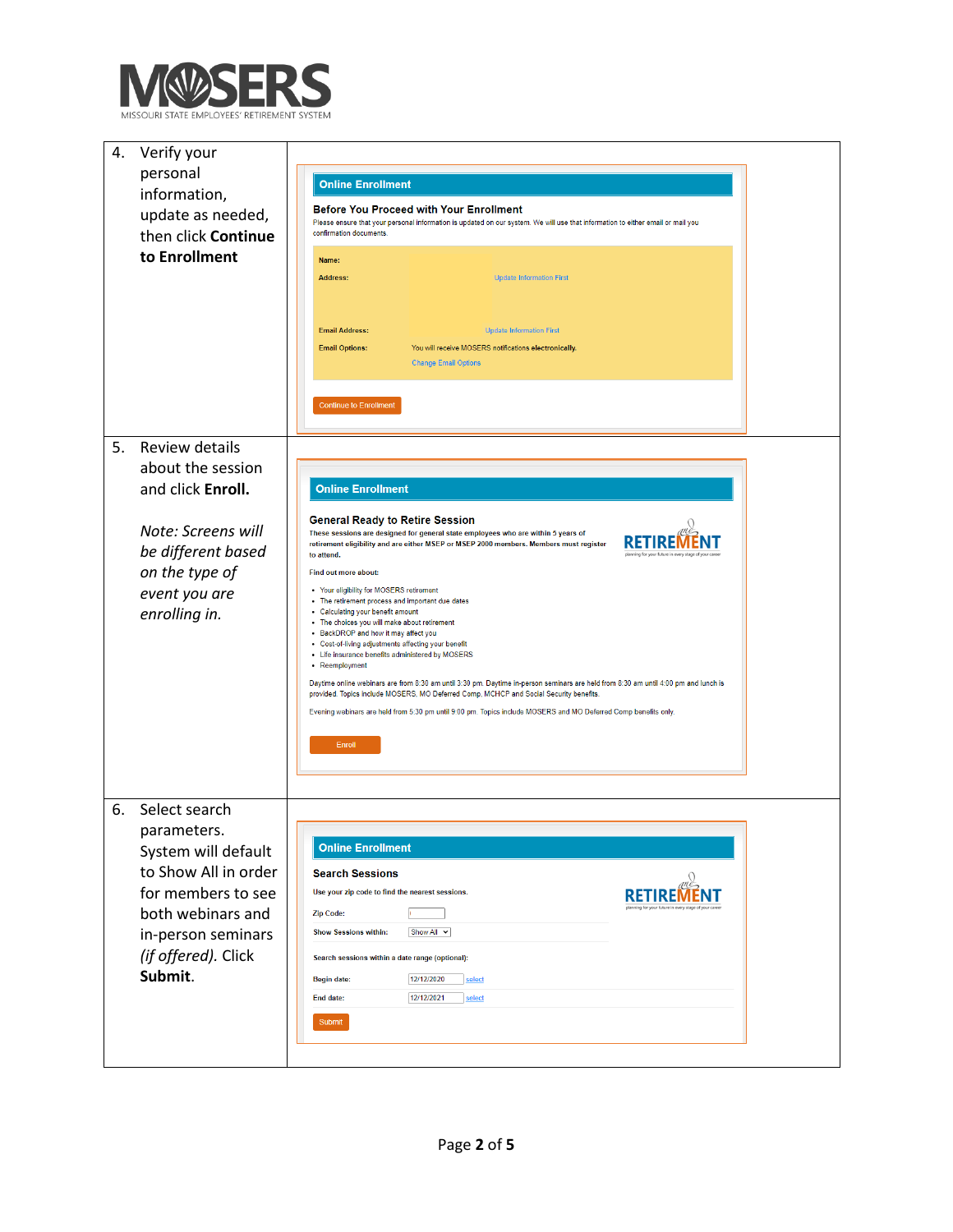

| 7. | View the schedule,         |                                                                                                                                                                                         |  |
|----|----------------------------|-----------------------------------------------------------------------------------------------------------------------------------------------------------------------------------------|--|
|    | select the event           | 06/08/2021<br>Webinar<br><b>Jefferson City</b>                                                                                                                                          |  |
|    | and click Enroll           | 50<br><b>Enroll Now</b><br>at MOSERS<br><b>Seats Remaining</b>                                                                                                                          |  |
|    | Now.                       |                                                                                                                                                                                         |  |
|    |                            | 06/15/2021<br><b>Jefferson City</b><br><b>In-Person Seminar</b><br>30<br><b>Enroll Now</b><br>at MOSERS<br><b>Seats Remaining</b><br>Within 29 miles of you.                            |  |
|    |                            | 06/22/2021<br>Webinar<br><b>Jefferson City</b><br>49<br><b>Enroll Now</b><br>at MOSERS<br><mark>Vithin 29 miles of you</mark><br><b>Seats Remaining</b>                                 |  |
|    |                            | 07/13/2021<br><b>Jefferson City</b><br>Webinar<br><b>Enroll Now</b><br>48<br>at MOSERS<br><b>Seats Remaining</b><br>thin 29 miles of you                                                |  |
|    |                            | 07/20/2021<br>Webinar<br><b>Jefferson City</b><br>50<br><b>Enroll Now</b><br>at MOSERS<br><b>Evening</b><br><b>Seats Remaining</b><br>iin 29 miles of you                               |  |
|    |                            | 07/27/2021<br>Jefferson City<br><b>In-Person Seminar</b><br><b>Enroll Now</b><br>29<br>at MOSERS<br><b>Seats Remaining</b><br>Within 29 miles of you.                                   |  |
|    |                            |                                                                                                                                                                                         |  |
| 8. | For Ready to Retire        |                                                                                                                                                                                         |  |
|    | sessions: Complete         | <b>Online Enrollment</b>                                                                                                                                                                |  |
|    | Spouse's Date of           | <b>Seminar Information:</b>                                                                                                                                                             |  |
|    | <b>Birth and</b>           | <b>Seats Remaining:</b><br>50                                                                                                                                                           |  |
|    | <b>Anticipated Date of</b> | <b>Ready to Retire</b><br>Event:<br>ng for your future in every stage                                                                                                                   |  |
|    | <b>Retirement. Click</b>   | <b>Event Date:</b><br>05/26/2021                                                                                                                                                        |  |
|    | Enroll.                    | <b>Location:</b><br><b>MOSERS</b> - Webinar                                                                                                                                             |  |
|    |                            | Time:<br>8:30 am - 3:30 pm                                                                                                                                                              |  |
|    |                            | <b>Enroll in seminar as:</b>                                                                                                                                                            |  |
|    |                            | <b>Member Name:</b>                                                                                                                                                                     |  |
|    |                            | Month v   Day v   Year v   Why?<br><b>Spouse's Date of Birth:</b>                                                                                                                       |  |
|    |                            | Month $\sim$ 01<br>Year $\overline{\mathbf{v}}$<br><b>Anticipated Date of</b><br><b>Retirement:</b>                                                                                     |  |
|    |                            | NOTE:                                                                                                                                                                                   |  |
|    |                            | BackDROP - If you would like your estimate to include your BackDROP options, your anticipated retirement date must be at<br>least 2 to 5 years past your first normal eligibility date. |  |
|    |                            | Once registered, if you are unable to attend, contact MOSERS at (800) 827-1063.                                                                                                         |  |
|    |                            | <b>Special Accommodations:</b>                                                                                                                                                          |  |
|    |                            | Please contact MOSERS at (800) 827-1063, to make arrangements for special accomodations.                                                                                                |  |
|    |                            | $<$ Back<br>Enroll                                                                                                                                                                      |  |
|    |                            | * - Denotes Required Field                                                                                                                                                              |  |
|    |                            |                                                                                                                                                                                         |  |
| 9. | To complete the            |                                                                                                                                                                                         |  |
|    | enrollment process         | <b>Session Information</b>                                                                                                                                                              |  |
|    | for a webinar you          | Please print or save this information for your records.                                                                                                                                 |  |
|    | <b>MUST</b> complete       | <b>GoTo Webinar Registration</b>                                                                                                                                                        |  |
|    | the next step by           | <b>Register for Webinar</b><br><b>Next Step:</b>                                                                                                                                        |  |
|    | clicking the               | You are enrolled with MOSERS but now, you must register (above) with GoTo Webinar to finish.                                                                                            |  |
|    | <b>Register for</b>        |                                                                                                                                                                                         |  |
|    | <b>Webinar link.</b>       |                                                                                                                                                                                         |  |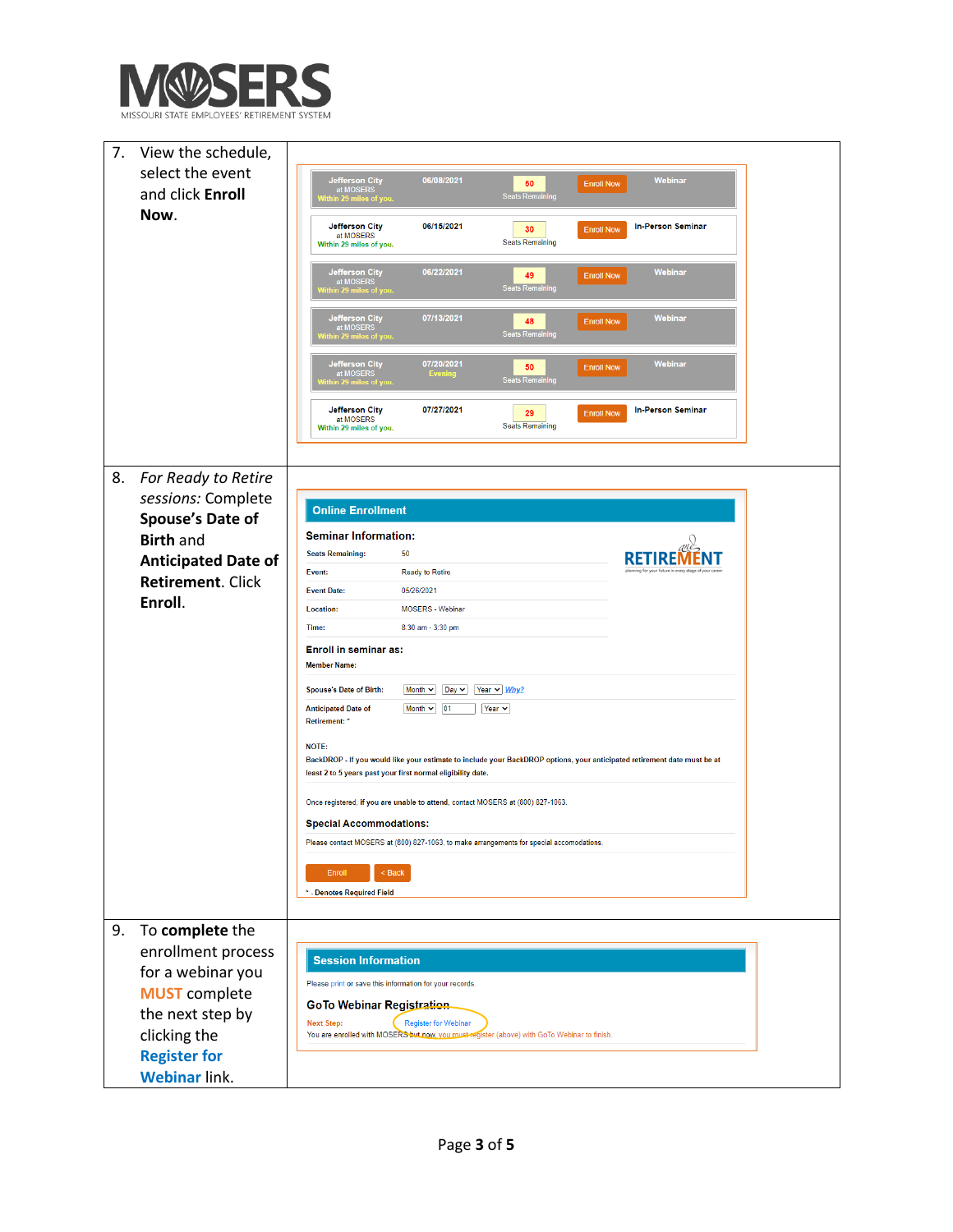

| 10. Once you click the |                                                                                                                                                                                                                  |
|------------------------|------------------------------------------------------------------------------------------------------------------------------------------------------------------------------------------------------------------|
| link, a new page       |                                                                                                                                                                                                                  |
| will open. This is     |                                                                                                                                                                                                                  |
| the GoTo Webinar       |                                                                                                                                                                                                                  |
| registration page.     |                                                                                                                                                                                                                  |
| From the               |                                                                                                                                                                                                                  |
| dropdown, select       | STATE EMPLOYEES' RETIREMENT SYSTEM                                                                                                                                                                               |
| the date you just      |                                                                                                                                                                                                                  |
| registered in.         |                                                                                                                                                                                                                  |
|                        | MSEP/MSEP 2000 Ready to Retire                                                                                                                                                                                   |
|                        | Webinar                                                                                                                                                                                                          |
| Note: This page will   |                                                                                                                                                                                                                  |
| be different based     |                                                                                                                                                                                                                  |
| on the type of         |                                                                                                                                                                                                                  |
| event.                 | This webinar is offered several times. Select the date and time that works best for you.                                                                                                                         |
|                        | Tue, Jan 12, 2021 8:30 AM - 3:30 PM CST<br>Tue, Jan 12, 2021 8:30 AM - 3:30 PM CST                                                                                                                               |
|                        | Tue, Jan 26, 2021 8:30 AM - 3:30 PM CST<br>Tue, Feb 9, 2021 8:30 AM - 3:30 PM CST                                                                                                                                |
|                        | Wed, Feb 17, 2021 8:30 AM - 3:30 PM CST<br>Tue, Feb 23, 2021 8:30 AM - 3:30 PM CST                                                                                                                               |
|                        | Tue, Mar 2, 2021 8:30 AM - 3:30 PM CST                                                                                                                                                                           |
|                        | Wed, Mar 10, 2021 8:30 AM - 3:30 PM CST<br>Thu, Mar 18, 2021 8:30 AM - 3:30 PM CDT                                                                                                                               |
|                        | Tue, Mar 23, 2021 8:30 AM - 3:30 PM CDT<br>$\mathbb{Z}$<br>Wed, Mar 24, 2021 8:30 AM - 3:30 PM CDT                                                                                                               |
|                        |                                                                                                                                                                                                                  |
| 11. Complete the       |                                                                                                                                                                                                                  |
| remaining fields       |                                                                                                                                                                                                                  |
| and click the          | Designed for MSEP and MSEP 2000 members who are within five<br>years of their first normal retirement eligibility date. Topics include                                                                           |
| Register button.       | pension plan features, the retirement process (due dates, etc.),<br>benefit formula, cost-of-living adjustments, and the decisions you                                                                           |
|                        | will need to make during the retirement process, including benefit                                                                                                                                               |
| You will receive a     | payment options, BackDROP, life insurance in retirement and re-<br>employment.                                                                                                                                   |
| confirmation and       |                                                                                                                                                                                                                  |
| reminder emails        | NOTE: If you were employed by the state of Missouri in a benefit-eligible position for the first time on<br>or after January 1, 2011, or you elected a buyout and have returned to state service, you are a MSEP |
| directly from GoTo     | 2011 member. Visit our website at www.mosers.org/education for seminars and webinars specifically                                                                                                                |
| Webinar that           | designed for you.                                                                                                                                                                                                |
| include the            | *Required field                                                                                                                                                                                                  |
| MOSERS logo            | <b>First Name*</b><br>Last Name*                                                                                                                                                                                 |
| (sometimes these       | ▣                                                                                                                                                                                                                |
| may end up in your     |                                                                                                                                                                                                                  |
| spam folder). These    | Email Address*<br>128<br><b>Street Address*</b>                                                                                                                                                                  |
| emails contain the     |                                                                                                                                                                                                                  |
| instructions and       | City <sup>*</sup><br>State/Province*                                                                                                                                                                             |
| link to join the       | Choose One                                                                                                                                                                                                       |
| webinar on the         | Zip/Postal Code*<br><b>Phone Number*</b>                                                                                                                                                                         |
|                        |                                                                                                                                                                                                                  |
| date you selected.     |                                                                                                                                                                                                                  |
|                        | By clicking this button, you submit your information to the webinar organizer, who will use it to                                                                                                                |
|                        | communicate with you regarding this event and their other services.                                                                                                                                              |
|                        |                                                                                                                                                                                                                  |
|                        | Register                                                                                                                                                                                                         |
|                        |                                                                                                                                                                                                                  |